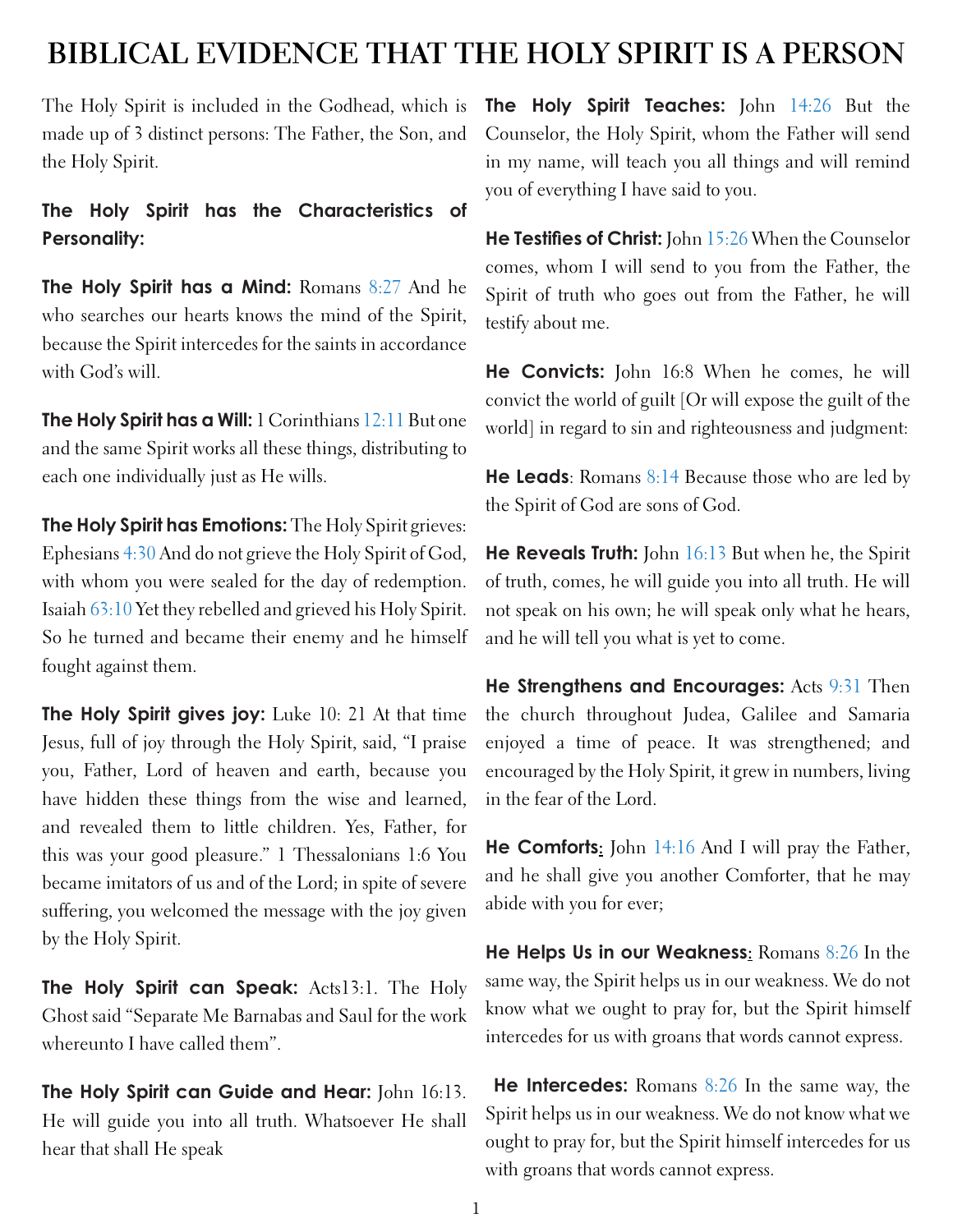**He Searches the Deep Things of God:** 1 Corinthians 2:11 The Spirit searches all things, even the deep things of God. For who among men knows the thoughts of a man except the man's spirit within him? In the same way no one knows the thoughts of God except the Spirit of God.

**He Sanctifies:** Romans 15:16 To be a minister of Christ Jesus to the Gentiles with the priestly duty of proclaiming the gospel of God, so that the Gentiles might become an offering acceptable to God, sanctified by the Holy Spirit.

**He Bears Witness or Testifies:** Romans 8:16 The Spirit itself beareth witness with our spirit, that we are the children of God: The Spirit himself testifies with our spirit that we are God's children.

**He Forbids**: Acts 16:6-7 Paul and his companions traveled throughout the region of Phrygia and Galatia, having been kept by the Holy Spirit from preaching the word in the province of Asia. When they came to the border of Mysia, they tried to enter Bithynia, but the Spirit of Jesus would not allow them to.

 **He Can be Lied to:** Acts 5:3 Then Peter said, "Ananias, how is it that Satan has so filled your heart that you have lied to the Holy Spirit and have kept for yourself some of the money you received for the land?

**He Can be Resisted:** Acts 7:51 "You stiff-necked people, with uncircumcised hearts and ears! You are just like your fathers: You always resist the Holy Spirit!"

**He Can be Blasphemed:** Matthew 12:31-32 And so I tell you, every sin and blasphemy will be forgiven men, but the blasphemy against the Spirit will not be forgiven. Anyone who speaks a word against the Son of Man will be forgiven, but anyone who speaks against the Holy Spirit will not be forgiven, either in this age or in the age to come.

**He Can be Quenched:** 1 Thessalonians 5:19 Quench not the Spirit.

# **SPIRIT OF PROPHECY EVIDENCE FOR THE THIRD PERSON OF THE GODHEAD, THE HOLY SPIRIT.**

1. "We need to realize that the Holy Spirit, who is as much a person as God is a person, is walking through these grounds."—Evangelism, 616 (Manuscript 66, 1899 (Ev 616).

2. "**The Holy Spirit is a person**, for He beareth witness with our spirits that we are the children of God. When this witness is borne, it carries with it its own evidence. At such times we believe and are sure that we are the children of God . ."**The Holy Spirit has a personality**, else He could not bear witness to our spirits and with our spirits that we are the children of God. **He must also be a divine person**, else He could not search our the secrets which lie hidden in the mind of God. "For what man knoweth the things of man, save the spirit of man which is in him? even so the things of God knoweth no man, but the Spirit of God.' "—Evangelism, 616-617 (Manuscript 20, 1906).

3. "The Holy Spirit [is] the Third Person of the Godhead."—Testimonies to Ministers, 392.

4. The Father and the Son work through the Holy Spirit, to help people and to accomplish Their objectives throughout the universe. "The prince of the power of evil can only be held in check by the power of God in the Third Person of the Godhead, the Holy Spirit."—Special Testimonies, Series A, No. 10, page 37 (Ev 617).

 5. "The work is laid out before every soul that has acknowledged his faith in Jesus Christ by baptism, and has become a receiver of the pledge from the three persons—the Father, the Son, and the Holy Spirit."— 6 Bible Commentary, 1074

6. "The prince of the power of evil can only be held in check by the power of God in the Third Person of the Godhead, the Holy Spirit."—Special Testimonies, Series A, No. 10, p. 37 (Ev 617).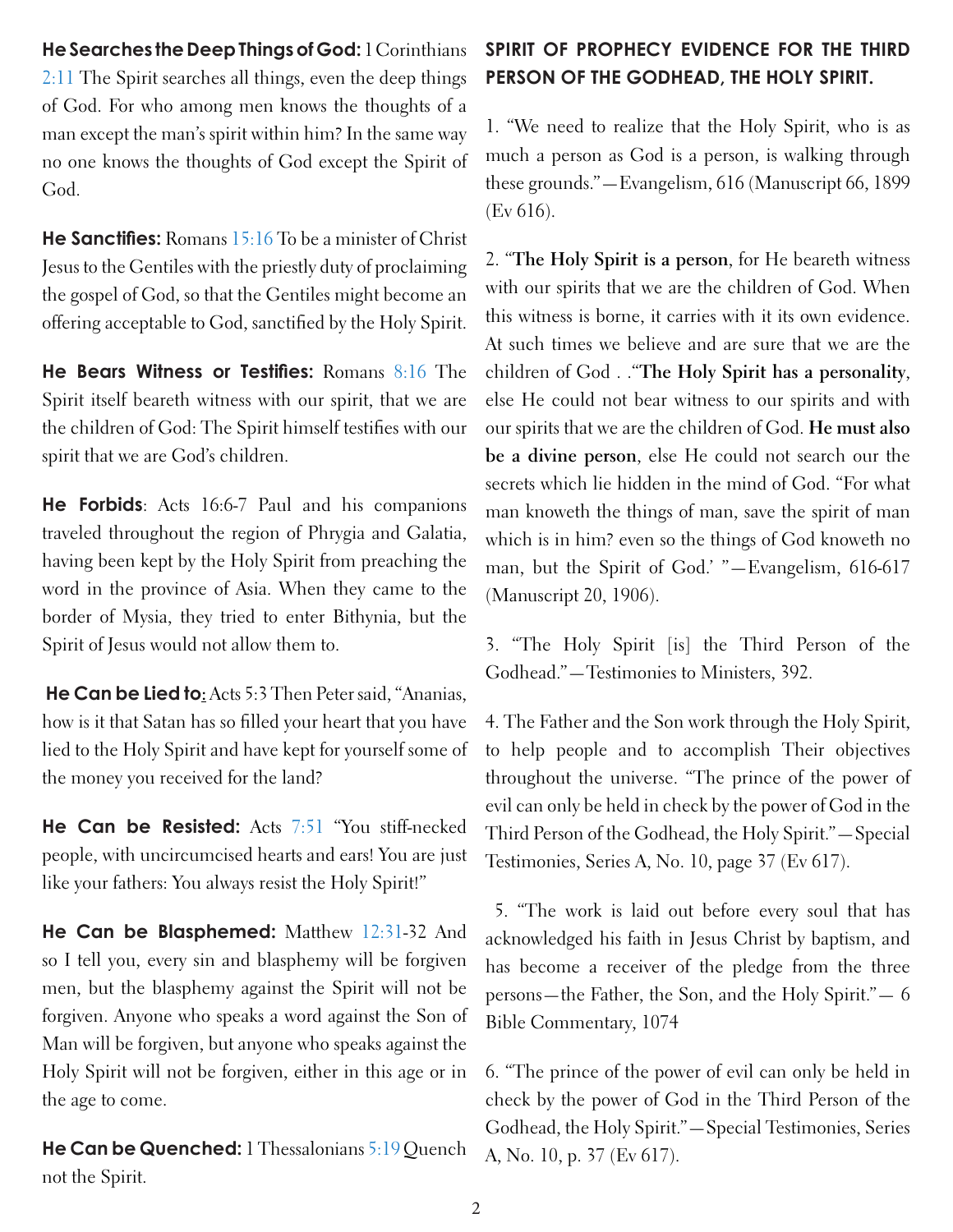7. "The Lord Jesus acts through the Holy Spirit; for it is His representative."—Messages to Young People, 55.

8. The Power of God in the Third Person.--The prince of the power of evil can only be held in check by the power of God in the third person of the Godhead, the Holy Spirit.--Special Testimonies, Series A, No. 10, p. 37. (1897) {Ev 617.2}

9. He (Christ) determined to give His representative, the third person of the Godhead. {ML 36.3}

10. "Evil had been accumulating for centuries, and could only be restrained and resisted by the mighty power of the Holy Spirit, the Third Person of the Godhead, who would come with no modified energy, but in the fullness of divine power."—Testimonies to Ministers, 392 (Letter 8, February 6, 1896; Series A, No. 10, p. 25; 10 Manuscript Releases, 63).

11. "There are three living persons of the heavenly trio; in the name of these three great powers—the Father, the Son, and the Holy Spirit—those who receive Christ by living faith are baptized, and these powers will co-operate with the obedient subjects of heaven in their efforts to live the new life in Christ."— Special Testimonies, Series B, No. 7, p. 63 (Ev 615).

12. "Evil had been accumulating for centuries, and could only be restrained and resisted by the mighty power of the Holy Spirit, the Third Person of the Godhead, who would come with no modified energy, but in the fullness of divine power. Another spirit must be met: for the essence of evil was working in all ways, and the submission of man to this satanic captivity was amazing."—Testimonies to Ministers, 392.

13. "When God's people search the Scriptures with a desire to know what is truth, Jesus is present in the person of His representative, the Holy Spirit, reviving the hearts of the humble and contrite ones."—12 Manuscript Releases, 145 (Manuscript 158, 1898).

14. "We are to co-operate with the three highest powers in heaven,—the Father, the Son, and the Holy Ghost, and these powers will work through us, making us workers together with God."—Special Testimonies, Series B, No. 7, p. 51 (Ev 617).

15. The eternal Godhead—the Father, the Son, and the Holy Ghost—is involved in the action required to make assurance to the human agent."—Upward Look, 148.

16. "The Father, the Son, and the Holy Ghost, powers infinite and omniscient, receive those who truly enter into covenant relation with God. They are present at every baptism, to receive the candidates who have renounced the world and have received Christ into the soul temple.—6 Bible Commentary, 1075 (Manuscript 27, 1900).

17. "When we have accepted Christ, and in the name of the Father, and of the Son, and of the Holy Spirit have pledged ourselves to serve God, the Father, Christ, and the Holy Spirit—the three dignitaries and powers of heaven—pledge Themselves that every facility shall be given to us if we carry out our baptismal vows to 'come out from among them, and be . . separate . . and touch not the unclean thing.' "—6 Bible Commentary, 1075 (Manuscript 85, 1901).

18. "Our sanctification is the work of the Father, the Son, and the Holy Spirit . . Have you been born again? Have you become a new being in Christ Jesus?—7 Bible Commentary, 908 (Manuscript 11, 1901).

19. "Keep yourselves where the three great powers of heaven—the Father, the Son, and the Holy Spirit, can be your efficiency. These powers work with the one who gives himself unreservedly to God. The strength of heaven is at the command of God's believing ones."—In Heavenly Places, 176 (Signs, May 10, 1910).

20. "The Father, the Son, and the Holy Ghost supply the power that makes him victorious in every conflict with the prince of darkness."—6 Manuscript Releases, 167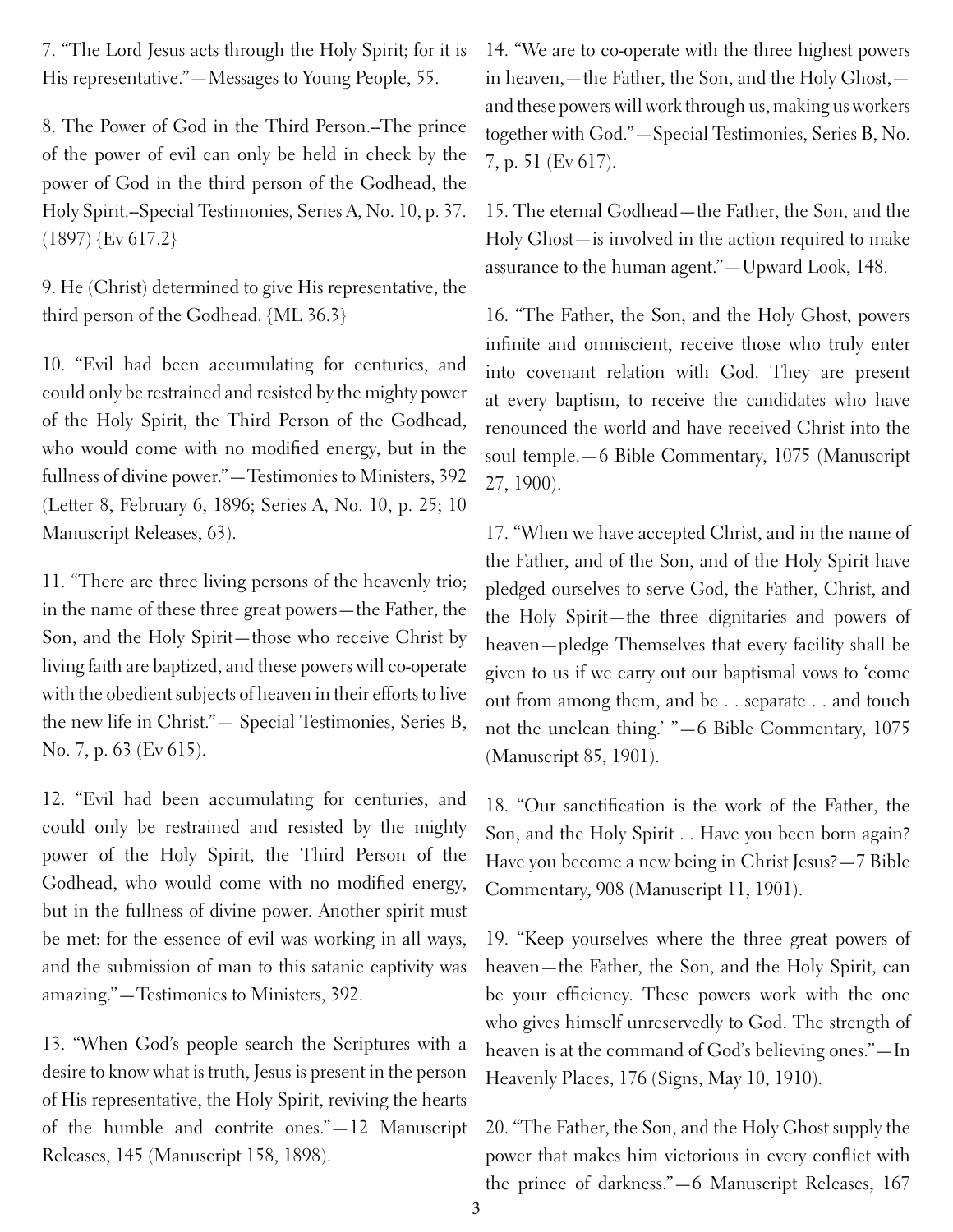(Letter 200, December 15, 1902).

 21. "The three highest powers in the universe are pledged to labor with those who will seek to save the lost."—Review, August 12, 1909.

22. "In the name of the Father, the Son, and the Holy Spirit, man is laid in his watery grave, buried with Christ in baptism, and raised from the water to live the new life of loyalty to God. The three great powers in heaven are witnesses; They are invisible but present."—6 Bible Commentary, 1074 (Manuscript 57, 1900).

23. "But no distance, no circumstances can separate us from 'the Comforter.' Wherever we are, wherever we may go, He is there, always a presence, a person connected with heaven,—2 Manuscript Releases, 32 (Letter 89b, March 22, 1897).

24. The Holy Spirit is Himself divested of the personality of humanity and independent thereof. He [Christ] would represent Himself as present in all places by His Holy Spirit, as the Omnipresent."— 14 Manuscript Releases, 23. (Desire of Ages, 669-670, is similar.)

25. "The Holy Spirit comes to the world as Christ's representative . Counsels to Teachers, 68.

26. "The Holy Spirit, the representative of [the Father] Himself, is the greatest of all gifts."—Mount of Blessing, 132.

27. And more than angels are in the ranks. The Holy Spirit, the representative of the Captain of the Lord's host, comes down to direct the battle."—Desire of Ages, 352.

28. By the power of the Holy Spirit the moral image of God is to be perfected in the character. We are to be wholly transformed into the likeness of Christ."— Testimonies to Ministers, 506.

29. "Do not forget that you have a Comforter, the Holy

Spirit, which Christ has appointed.—Adventist Home, 350 (Letter 124, 1897).

Regarding the first sense, she believed that "the Eternal Father, the unchangeable one, gave his only begotten Son, tore from his bosom Him who was made in the express image of his person" (RH July 9, 1895).

"He gained in a NEW sense the title of the Son of God" (ST August 2, 1905).

## **WHERE IS THE HOLY SPIRIT?**

Jesus promised His followers that upon His return to Heaven He would send the Holy Spirit to earth to comfort them:

And I will pray the Father, and He shall give you another Comforter, that He may abide with you for ever; Even the Spirit of truth: whom the world cannot receive, because it seeth him not, neither knoweth Him; but ye know Him; for He dwelleth with you, and shall be in you. (John 14:16-17)

One of the main functions of the Holy Spirit is to direct attention to Jesus Christ:

But when the Comforter is come, whom I will sent unto you from the Father, even the Spirit of truth, which proceedeth from the Father, He shall testify of me (John 15:26)

God the Holy Spirit, in spirit form and invisible to the natural eyes of man, is in the world today. He is active in convicting men of sin, drawing men to Jesus Christ, equipping believers with power for spiritual warfare, guiding them, and testifying of Jesus. The Holy Spirit ministers in many other ways in the world.

## **IS THE HOLY SPIRIT GOD?**

GOD HAS A SPIRIT AND IS ALSO A SPIRIT. OUR SPIRIT IS NOT A PERSON, ITS AN ATTITUDE.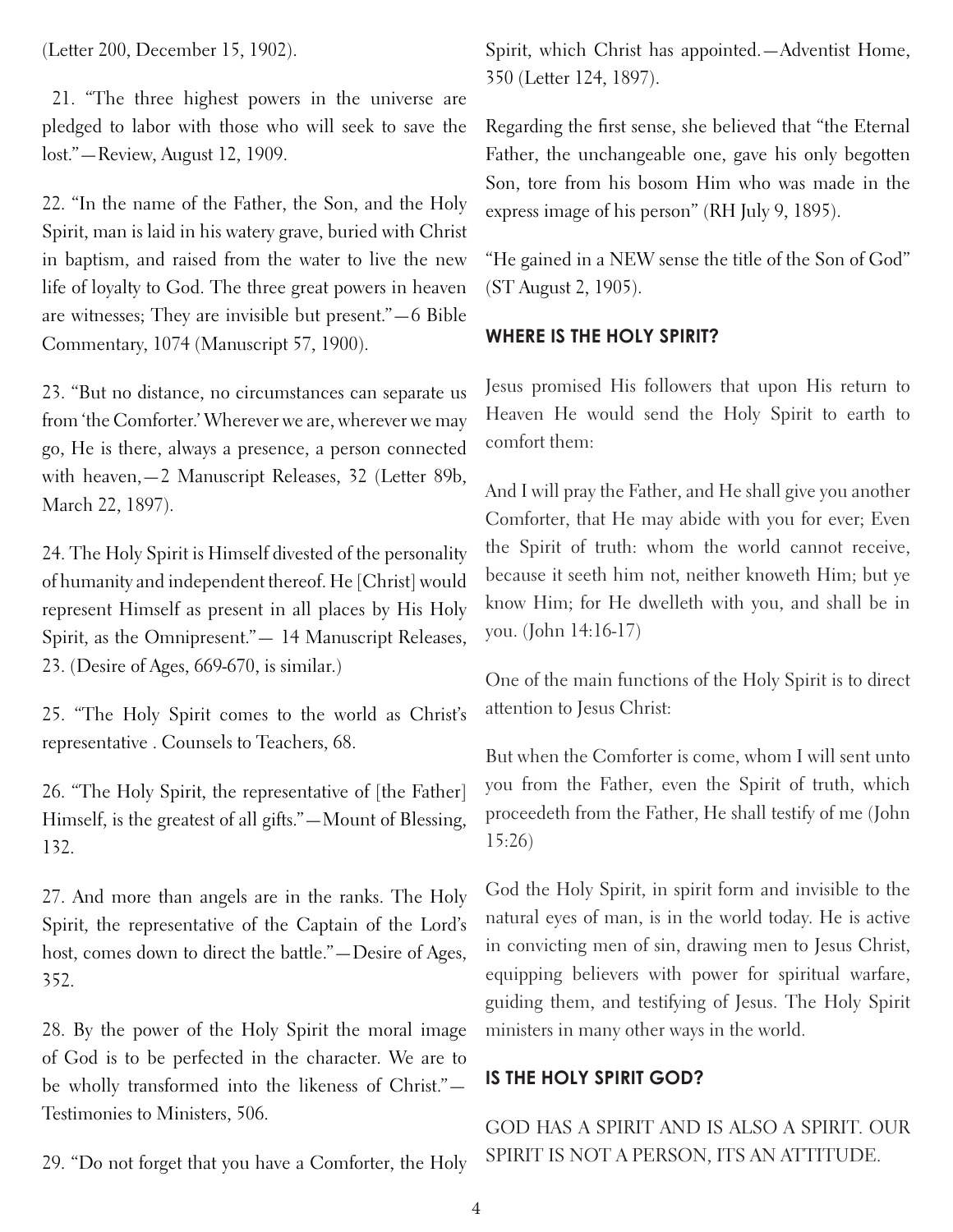## ARE GOOD ANGELS SPIRITS? ARE THEY PERSONS?

### ARE EVIL ANGELS SPIRITS? ARE THEY PERSONS?

#### IS SATAN A PERSON?

# SO WHY CAN'T THE LIVING, THINKING, SPEAKING, VOLITIONAL, LOVING HOLY SPIRIT OF GOD BE A PERSON TOO, ALTHOUGH INVISIBLE TO US?

Satan is an exact opposite of the Holy Spirit. The Spirit was sent by God to draw men to Himself. Satan is committed to draw men away from God.

| <b>HOLY SPIRIT</b>  | <b>SATAN</b>     | <b>REFERENCES</b>              |
|---------------------|------------------|--------------------------------|
| Spirit of truth     | Spirit of Error  | I John $4:6$                   |
| True                | A liar           | John 14:17; 8:44               |
| Life giving         | A murderer       | I Corinthians 15:45; John 8:44 |
| Holy                | Evil             | Romans 1:4; Matthew 6:13       |
| Like a dove         | Like a serpent   | Matthew 3:16; Revelation 12:9  |
| Our helper          | Our adversary    | Romans 8:26; I Peter 5:8       |
| Gives utterance     | Makes men dumb   | Acts 2:4; Mark 9:17            |
| Advocate            | Slanderer        | John 14:16; Job 1:9-11         |
| Stronger than Satan | Strong armed man | Luke 11:21-22                  |

#### **PERSONALITY OF THE HOLY SPIRIT:**

**The Holy Spirit is part of the triune nature of God, but the Holy Spirit also has an individual personality.**

The Bible reveals that the Holy Spirit:

#### **Has a mind:**

And He that searcheth the hearts knoweth what is the mind of the Spirit... (Romans 8:27)

## **Searches out the human mind:**

But God hath revealed them unto us by His Spirit: for the Spirit searcheth all things, yea, the deep things of God. (I Corinthians 2:10)

## **Has a will:**

But all these worketh that one and the selfsame Spirit, dividing to every man severally as He will. (I Corinthians 12:11)

# **The will of the Holy Spirit guides believers by denying permission for certain actions**:

Now when they had gone throughout Phrygia and the region of Galatia, and were forbidden of the Holy Ghost to preach the word in Asia. After they were come to Mysia, they assayed to go into Bithynia; but the Spirit suffered them not. (Acts 16:6-7)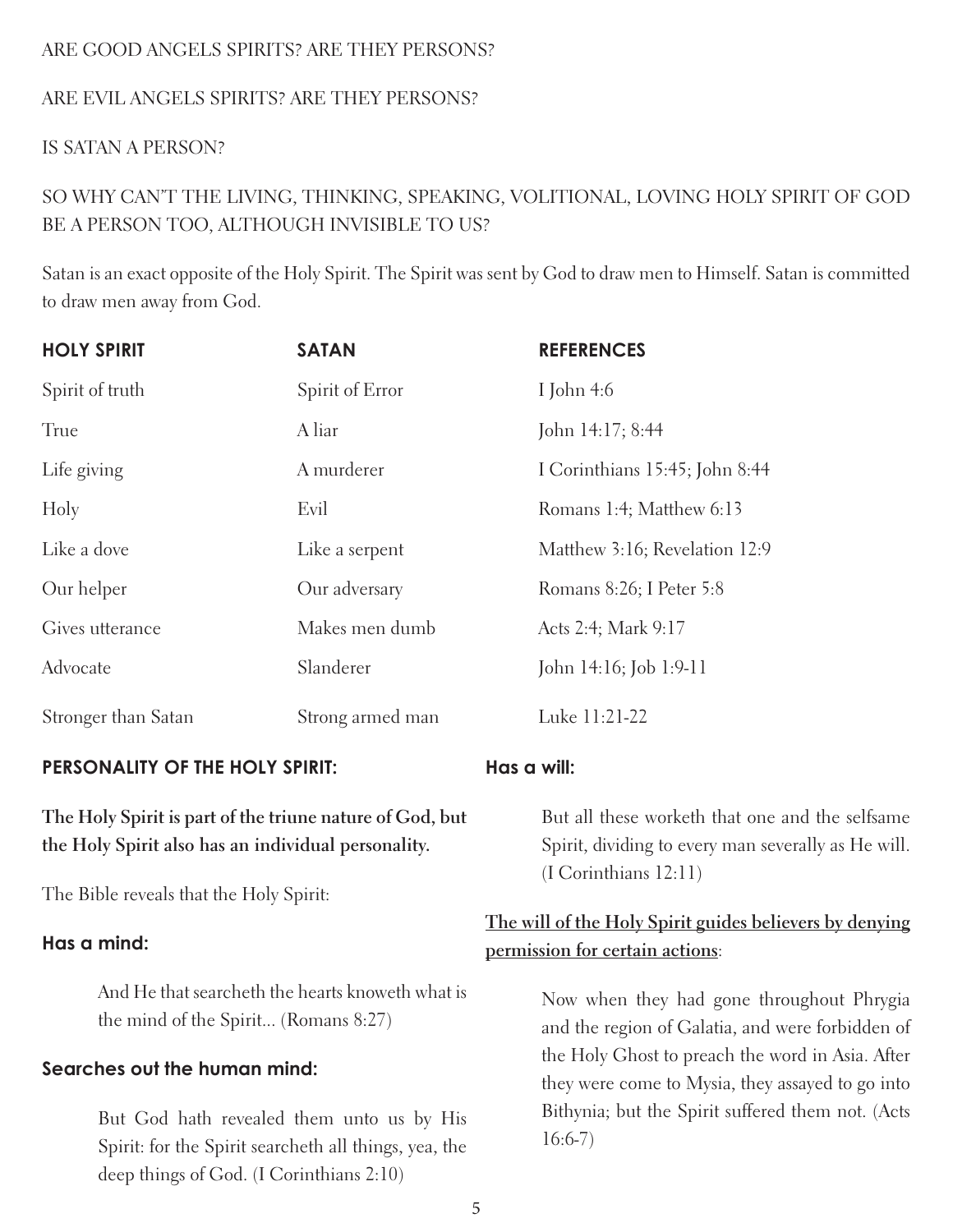## **The will of the Holy Spirit also guides believers by granting permission:**

And after he had seen the vision, immediately we endeavored to go into Macedonia, assuredly gathering that the Lord had called us for to preach the Gospel unto them. (Acts 16:10)

#### **Speaks:**

Then the Spirit said unto Philip, Go near, and join thyself to this chariot. (Acts 8:29) (Acts 13:1)

#### **Loves:**

Now I beseech you, brethren, for the Lord Jesus Christ's sake, and for the love of the Spirit, that ye strive together with me in your prayers to God for me. (Romans 15:30)

**Intercedes**: The Holy Spirit intercedes (prays to God) on behalf of believers:

> Likewise the Spirit also helpeth our infirmities: for we know not what we should pray for as we ought: but the Spirit itself maketh intercession for us with groanings which cannot be uttered (spoken). (Romans 8:26)

From this list of personality traits you can immediately recognize the important functions of the Holy Spirit in spiritual warfare. The Holy Spirit guides your warfare. He reveals spiritual things that cannot be known naturally. The Holy Spirit speaks the will and words of God to you. He also intercedes for you as you are engaged in spiritual battles.

#### **SENSITIVITY OF THE HOLY SPIRIT:**

The Holy Spirit has a sensitive nature. This means He has feelings that can be affected by the actions of man. Because of the sensitive nature of the Holy Spirit the Bible warns that we should not lie to the Holy Spirit (Acts 5:3-4), resist the Spirit (Acts 7:51), quench the

Spirit (I Thessalonians 5:19), grieve the Spirit (Psalms 78:40 and Ephesians 4:30), insult the Spirit (Hebrews 6:4-6), blaspheme the Spirit (Matthew 12:31-32), or vex the Spirit (Isaiah 63:10). It is important that you do not offend the sensitive nature of the Holy Spirit. If the Holy Spirit is offended by your actions He will withdraw His presence. You cannot wage effective spiritual warfare without the power of the Holy Spirit.

## **FRUIT OF THE HOLY SPIRIT**

The Holy Spirit also develops spiritual fruit in the life of the believer. The "fruit of the Holy Spirit" refers to the nature of the Spirit revealed in the life of the believer, spiritual qualities which should be evident in the lives of all Christians. The gifts of the Holy Spirit are for power. The fruit of the Holy Spirit is for character in the life of a believer. If you do not develop Christlike character traits then you will become a victim of the forces of evil. Spiritual fruit is evidence of spiritual maturity. Like fruit in the natural world, it is a product which is the result of the process of life. There are two types of spiritual fruit. There is the spiritual fruit of reproduction: Ye have not chosen me, but I have chosen you, and ordained you, that ye should go and bring forth fruit, and that your fruit should remain... (John 15:16)

There is also the inner fruit of Christlike qualities. These qualities are completely opposite of the fleshly nature of man: Now the works of the flesh are manifest, which are these; Adultery, fornication, uncleanness, lasciviousness, Idolatry, witchcraft, hatred, variance, emulations, wrath, strife, seditions, heresies, Envyings, murders, drunkenness, revellings, and such like: of the which I tell you before, as I have also told you in time past, that they which do such things shall not inherit the Kingdom of God. But the fruit of the Spirit is love, joy, peace, long suffering, gentleness, goodness, faith, Meekness, temperance: against such there is no law. (Galatians 5:19-23) Although the power of the flesh was defeated at the cross, as a believer you experience this only to the degree that you practice faith in the finished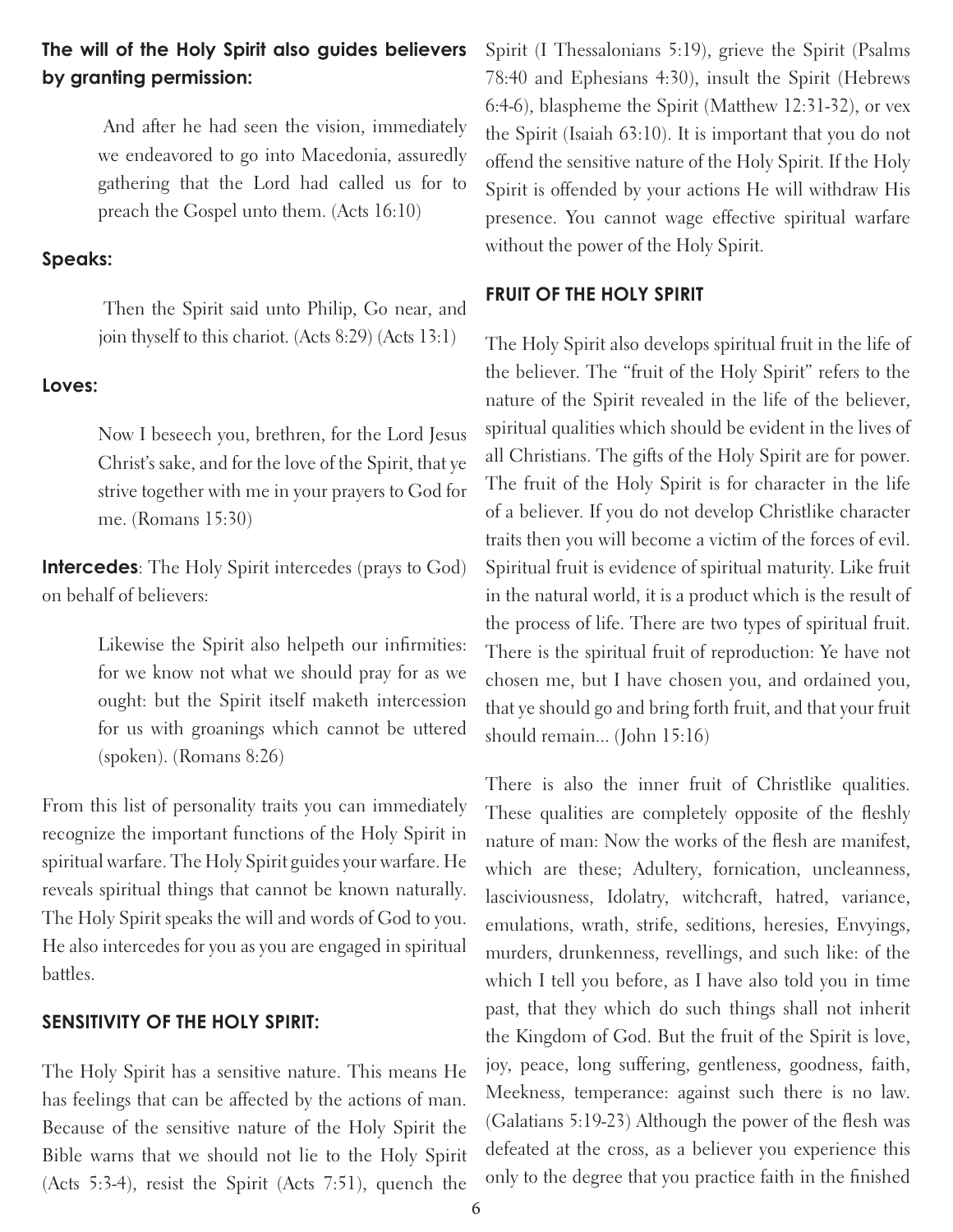work of Jesus. Therefore, to be effective in denying the power of the sinful nature of the flesh, it is necessary that you develop or "put on" the fruit of the Holy Spirit.

## **TITLES OF THE HOLY SPIRIT:**

There are several titles used in the Bible to describe the Holy Spirit. A title is a descriptive phrase which explains a person's position and/or function. It is important that you know the function of the Holy Spirit as you enter spiritual warfare. Look up the following references in your Bible to study the titles given the Holy Spirit.

## **The Holy Spirit is called:**

The Spirit of God: I Corinthians 3:16

The Spirit of Christ: Romans 8:9

The Eternal Spirit: Hebrews 9:14

The Spirit of Truth: John 16:13

The Spirit of Grace: Hebrews 10:29

The Spirit of Life: Romans 8:2

The Spirit of Glory: I Peter 4:14

The Spirit of Wisdom and Revelation: Ephesians 1:17

The Comforter: John 14:26

The Spirit of Promise: Acts 1:4-5

The Spirit of Holiness: Romans 1:4

The Spirit of Faith: II Corinthians 4:13

The Spirit of Adoption: Romans 8:15

## **EMBLEMS OF THE HOLY SPIRIT:**

The Bible uses several emblems to represent the Holy Spirit. An emblem represents something. It is a symbol which has a special meaning. Look up the following references in your Bible. They each use emblems which represent the Holy Spirit:

The dove: John 1:32, Song Of Solomon 6:9 Oil: Luke 4:18, Acts 10:38; Hebrews 1:9 Water: John 7:37-39; Isaiah 44:3 A seal: Ephesians 1:13; 4:30; II Corinthians 1:22 Wind: John 3:8; Acts 2:1-2 Fire: Exodus 3:2; 13:21; Leviticus 9:24; Acts 2:3 The meaning of each of these emblems of the Holy Spirit is explained….